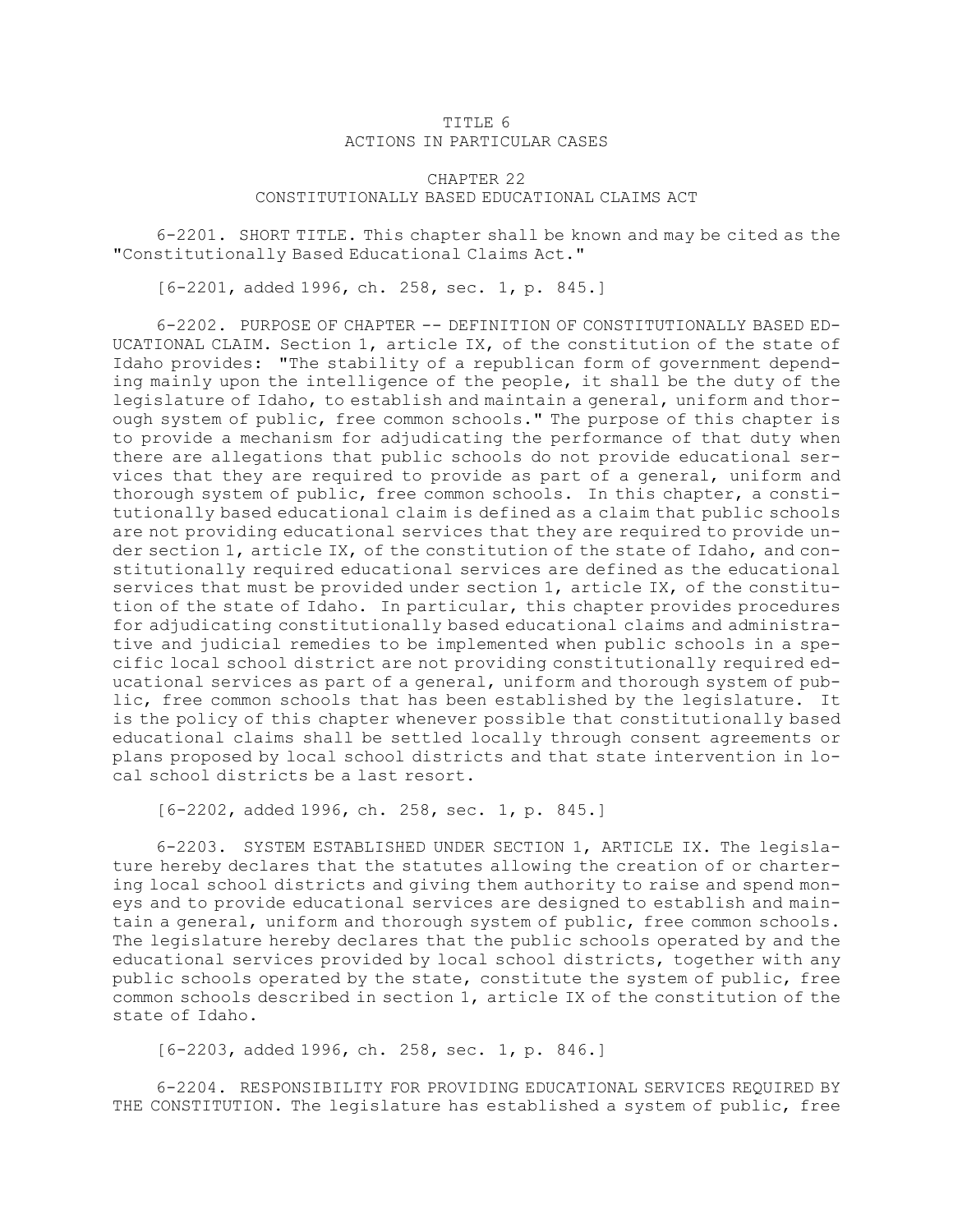common schools by its authorization of the creation of or chartering of local school districts. Local school districts are hereby declared to have the primary responsibility for provision of constitutionally required educational services and for assuring themselves and the public that the local school districts are operating their schools as part of <sup>a</sup> general, uniform and thorough system of public, free common schools. When <sup>a</sup> local school district is unable to meet its responsibilities under this chapter because it does not provide constitutionally required educational services, this chapter provides judicial and administrative remedies to bring schools operated by the local school district into compliance with section 1, article IX, of the constitution of the state of Idaho and first prescribes local solutions where possible.

[6-2204, added 1996, ch. 258, sec. 1, p. 846.]

6-2205. RIGHT OF ACTION -- STANDING TO SUE. (1) Patron suits against local school districts. Any person who is <sup>a</sup> schoolchild, the parent or guardian of <sup>a</sup> schoolchild, or the parent or guardian of <sup>a</sup> child who will enter public school in the next two (2) years has standing to sue and may bring suit against the local school district in which the schoolchild or potential schoolchild resides on the ground that the local school district is not providing constitutionally required educational services. These complaints may be known as patron complaints, and the persons who are plaintiffs may be known as patrons. The patron complaint must list with specificity the manner in which the patrons contend that the local school district is not providing constitutionally required educational services. No other person, except the state as parens patriae, has standing to bring suit against <sup>a</sup> school district on the ground that the school district is not providing constitutionally required educational services.

(2) Parens patriae suit against districts. The state of Idaho, through the legislature or through the superintendent of public instruction, may bring suit against <sup>a</sup> school district on the ground that the school district is not providing constitutionally required educational services.

(3) Patron suits against the state. No person other than <sup>a</sup> patron authorized to bring suit against <sup>a</sup> school district under subsection (1) of this section has standing to bring suit against the state, the legislature, or any of the state's officers or agencies on the ground that the state has not established and maintained <sup>a</sup> general, uniform and thorough system of public, free common schools. No patron with standing to bring suit against <sup>a</sup> school district may bring suit against the state, the legislature, or any of the state's officers or agencies on the ground that the state has not established and maintained <sup>a</sup> general, uniform and thorough system of public, free common schools unless the patron has first brought suit against its local school district pursuant to subsection (1) of this section and the district court has later authorized the patron to add the state as <sup>a</sup> defendant as authorized by this section. Any patron suit against the state, the legislature, or any of the state's officers or agencies not authorized by the district court pursuant to this section shall be dismissed.

(4) No other suits recognized. School districts are agents of the state for purposes of providing <sup>a</sup> general, uniform and thorough system of public, free common schools, and they have no standing to bring suit against the state for failure to establish and maintain <sup>a</sup> general, uniform and thorough system of public, free common schools. Any suit brought by <sup>a</sup> school district against the state, the legislature, or any of the state's officers or agents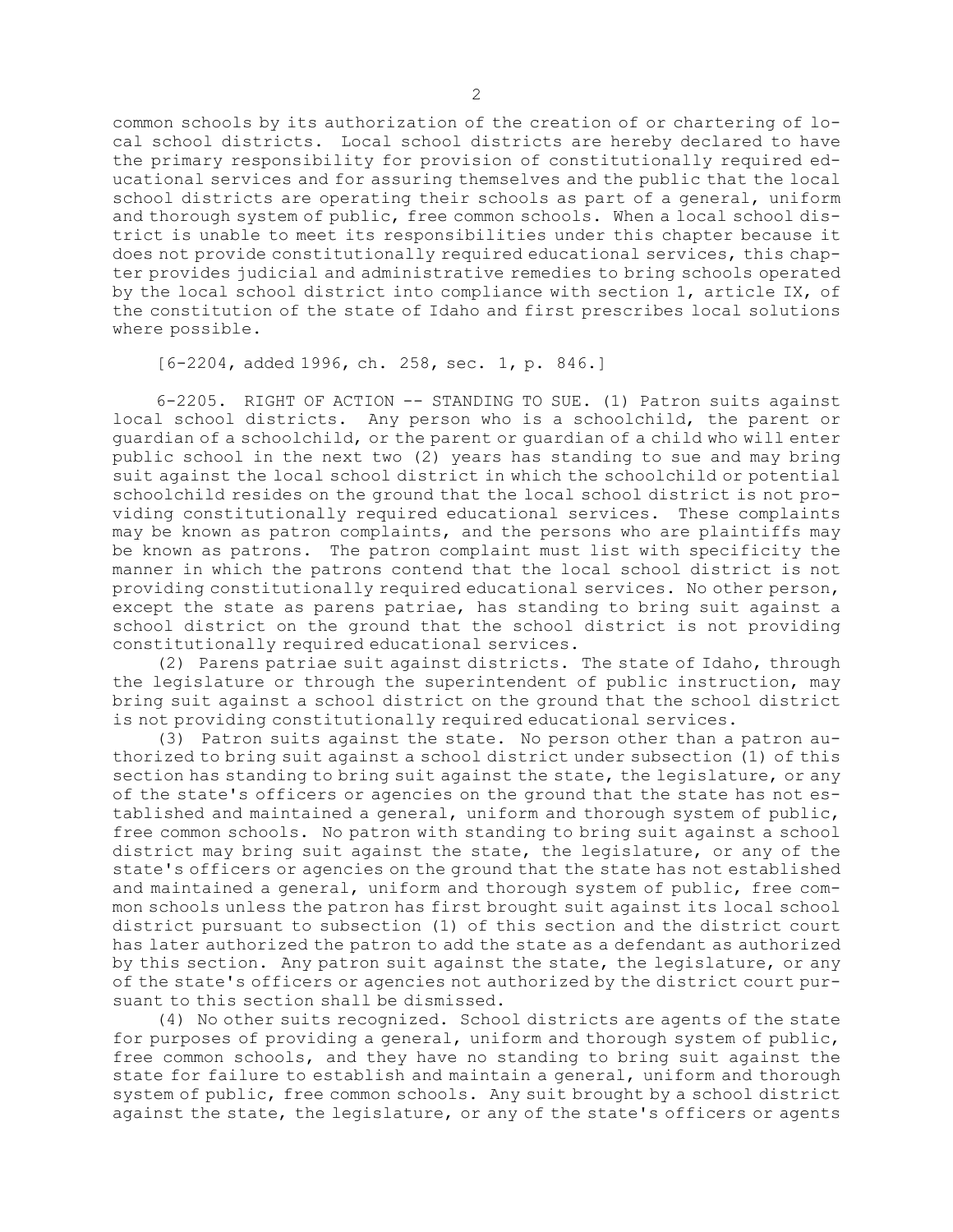contending that the state has not established <sup>a</sup> general, uniform and thorough system of public, free common schools shall be dismissed. There shall be no right of action by any person contending that there is not a general, thorough and uniform system of free common schools in this state except those authorized in subsections  $(1)$ ,  $(2)$  and  $(3)$  of this section naming with specificity the local school districts in which the plaintiffs live and with specificity the manner in which they contend that the public schools in that district are not providing constitutionally required educational services. Any other suit contending that there is not <sup>a</sup> general, thorough and uniform system of free, common schools shall be dismissed.

[6-2205, added 1996, ch. 258, sec. 1, p. 846.]

6-2206. PATRON COMPLAINTS TO BE FORWARDED TO ATTORNEY GENERAL. When a patron complaint is filed against <sup>a</sup> school district pursuant to this chapter, <sup>a</sup> copy of the complaint shall also be served on the attorney general, who shall notify the legislature and the superintendent of public instruction that the complaint has been filed. Either the legislature or the superintendent of public instruction may intervene as plaintiffs in the patron suit as <sup>a</sup> matter of right. No action shall be taken in the patron suit, except for the school district's filing of an answer to the patron complaint, until <sup>a</sup> copy of the complaint has been forwarded to the attorney general and the legislature and the superintendent of public instruction have been given thirty-five (35) calendar days to decide whether to intervene as <sup>a</sup> matter of right as plaintiffs in the patron suit.

[6-2206, added 1996, ch. 258, sec. 1, p. 847.]

6-2207. BENCH TRIAL. When <sup>a</sup> complaint is filed against <sup>a</sup> school district pursuant to this chapter, trial shall be before the district court sitting without <sup>a</sup> jury.

[6-2207, added 1996, ch. 258, sec. 1, p. 848.]

6-2208. DISTRICT COURT FINDINGS. Upon reaching the merits of the constitutionally based educational claim, the district court shall find whether the defendant local school district is providing all constitutionally required educational services. If the district court shall find that the defendant local school district is providing all constitutionally required educational services, it shall issue <sup>a</sup> declaratory judgment to that effect. If the district court shall find that the defendant local school district is not providing all constitutionally required educational services, the district court shall then conduct further proceedings as necessary to allow it to make the following findings:

(1) The local school district (a) does or does not offer educational or other services that are not constitutionally required, and (b) does or does not offer the constitutionally required educational services that it does offer in <sup>a</sup> manner that consumes more of the local school district's resources than necessary to offer the constitutionally required educational services that it does offer.

(2) If the local school district (a) offers educational or other services that are not constitutionally required, or (b) offers some of the services that are constitutionally required in <sup>a</sup> manner that consumes more of the local school district's resources than necessary to provide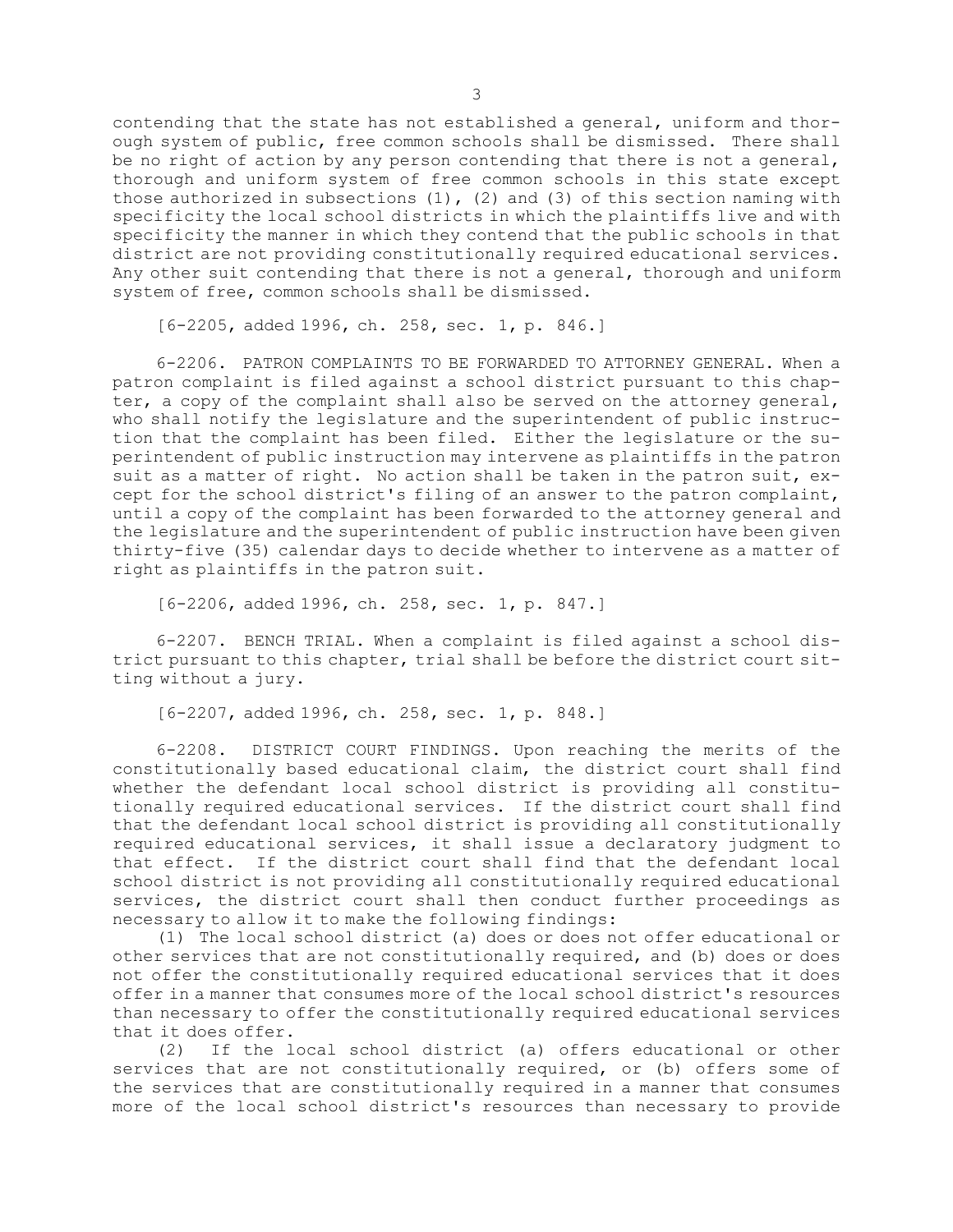the constitutionally required educational services that it does offer, there is or is not <sup>a</sup> manner that resources devoted to offering services not constitutionally required or that consume more resources than necessary may be redirected to offer services that are constitutionally required but are not being offered. In making this finding, the district court shall take into account any federal mandates with which the local school district must comply, and the local school district shall not be obligated to redirect its resources from complying with federal mandates.

(3) The local school district (a) does or does not impose maintenance and operations tax levies, supplemental maintenance and operations tax levies, and school emergency fund levies up to the statutory maximum allowed by law without holding further elections, and (b) does or does not impose maintenance and operations tax levies, supplemental maintenance and operations tax levies, and school emergency fund levies in <sup>a</sup> total amount that equals or exceeds the sum of the maximum statutory maintenance and operations levy and maximum statutory emergency fund levy plus the simple average of all supplemental maintenance and operations levies of all the local school districts in the state. In making this calculation, the district court may take official notice of publications of the superintendent of public instruction or may by order direct the superintendent of public instruction to supply calculations for the district court's use.

[6-2208, added 1996, ch. 258, sec. 1, p. 848.]

6-2209. REMEDIES IN SUIT AGAINST DISTRICT -- CONTINUING JURISDIC-TION. (1) If the district court finds that the local school district offers educational or other services not federally mandated and not constitutionally required, or offers some of the services that are constitutionally required in <sup>a</sup> manner that consumes more of the local school district's resources than necessary to provide the constitutionally required services that it does offer, it shall issue an order choosing from among the following remedies and retaining jurisdiction as required by this chapter. Any order accepting or modifying <sup>a</sup> consent agreement under subsection (2) of this section, accepting or modifying a plan under subsection (3) of this section, or directing school district action under subsection (4) of this section, shall be <sup>a</sup> final order for purposes of rehearing and appeal, but the filing of an appeal shall not itself stay the effect of the order, and the district court shall have continuing jurisdiction over compliance with the order or stay of the order unless stayed from continuing jurisdiction by the supreme court. The supreme court may stay the order or stay the district court's continuing jurisdiction over compliance with the order on such grounds as it finds appropriate.

(2) The parties shall be given <sup>a</sup> reasonable time not to exceed thirty-five (35) calendar days to attempt to enter into <sup>a</sup> consent agreement for meeting the local school district's obligations to provide constitutionally required educational services. If the parties cannot agree on <sup>a</sup> consent agreement within thirty-five (35) calendar days, the district court shall issue an order under subsection (3) or (4) of this section. If the parties submit <sup>a</sup> consent agreement, the district court shall independently review the consent agreement and may modify the consent agreement as it finds necessary in light of the local school district's obligations to provide constitutionally required educational services. Following review, the district court shall enter an order accepting, modifying or rejecting the consent agreement and retaining jurisdiction over the case. If the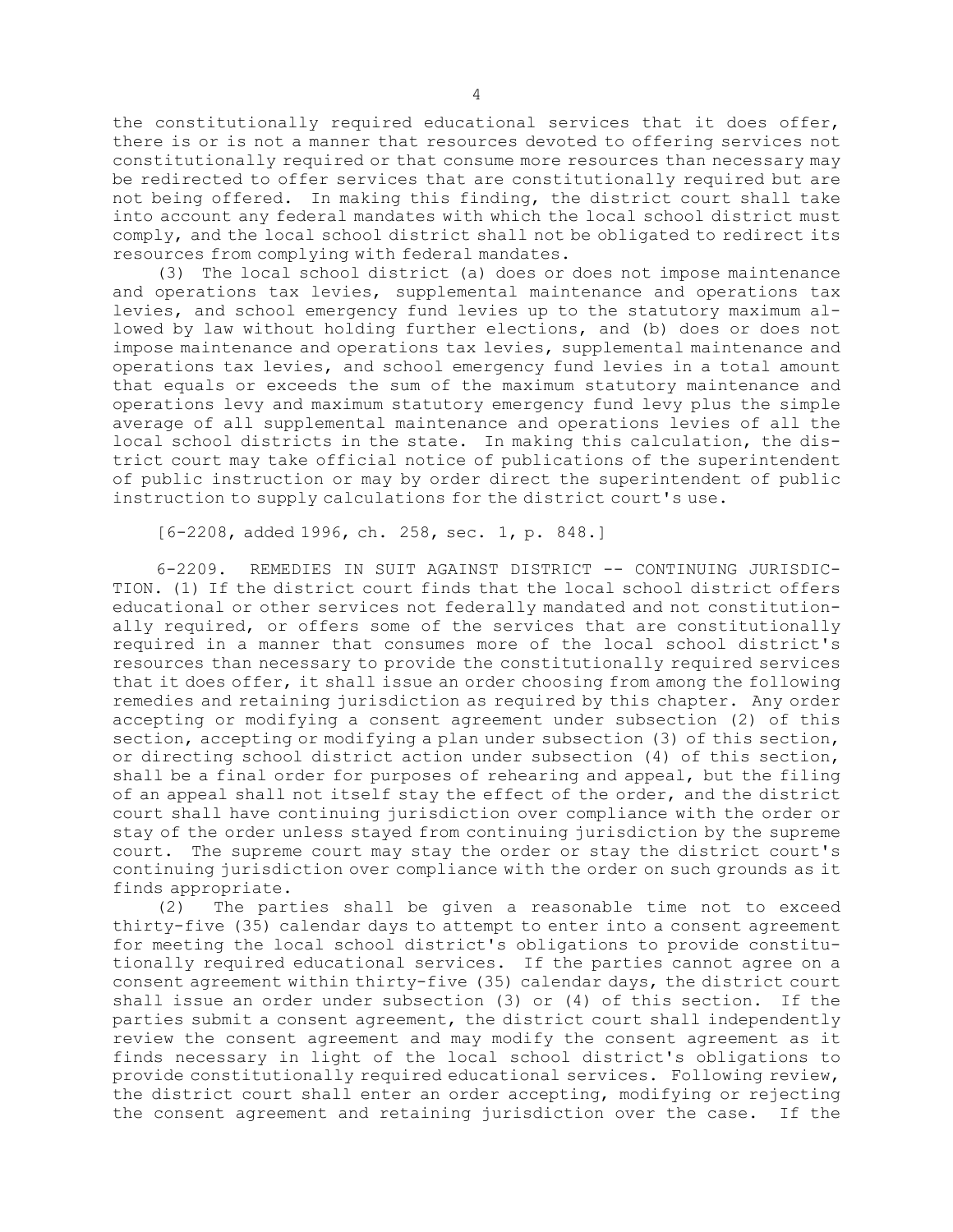district court rejects the consent agreement, it shall issue an order under subsection (3) or (4) of this section. An order accepting or modifying the consent agreement may require the local school district to impose maintenance and operations levies, supplemental maintenance and operations levies and emergency fund levies in the maximum amount allowed by law without an election and to impose an educational necessity levy as authorized in this chapter and defined in section [6-2214](https://legislature.idaho.gov/statutesrules/idstat/Title6/T6CH22/SECT6-2214), Idaho Code.

(3) The local school district shall be given <sup>a</sup> reasonable time not to exceed thirty-five (35) calendar days to submit <sup>a</sup> plan for meeting its obligations to provide constitutionally required educational services. If the local school district does not submit <sup>a</sup> plan within thirty-five (35) calendar days, the district court shall issue an order under subsection (2) or (4) of this section. If the local school district submits <sup>a</sup> plan, the district court shall independently review the plan and any of the parties' comments to the plan and may modify the plan as it finds necessary in light of the local school district's obligations to provide constitutionally required educational services. Following review, the district court shall enter an order accepting, modifying or rejecting the plan and retaining jurisdiction over the case. If the district court rejects the plan, it shall issue an order under subsection (2) or (4) of this section.

(4) The district court may issue any of the following orders:

(a) If the local school district offers educational or other services not federally mandated and not constitutionally required, the district court may enjoin the local school district from offering some or all of those services not federally mandated and not constitutionally required.

(b) If the local school district offers some of the services that are constitutionally required in <sup>a</sup> manner that consumes more of the local school district's resources than necessary to provide the constitutionally required services that it does offer, the district court may enjoin the local school district from offering some or all of the constitutionally required services in <sup>a</sup> manner that consumes more of the local district's resources than necessary.

(c) If the local school district does not impose <sup>a</sup> maintenance and operations levy, <sup>a</sup> supplemental maintenance and operations levy, and an emergency fund levy in the maximum amounts allowed by law without an election, or if the sum of the local school district's maintenance and operations levy, supplemental maintenance and operations levy, and emergency fund levy does not equal or exceed the maximum maintenance and operations levy and emergency fund levy that may be imposed by law plus the simple average supplemental maintenance and operations levy of all the school districts in the state, pursuant to section [6-2210](https://legislature.idaho.gov/statutesrules/idstat/Title6/T6CH22/SECT6-2210), Idaho Code, the district court may order the local school district to impose maintenance and operations levies, supplemental maintenance and operations levies, and emergency fund levies in the maximum amount allowed by law without an election and to impose an educational necessity levy as authorized by this chapter.

(d) If the district court finds that any other order or mandate would assist the local school district in providing constitutionally required educational services, the district court may issue any order that it determines would assist the local school district in providing constitutionally required educational services.

[6-2209, added 1996, ch. 258, sec. 1, p. 848.]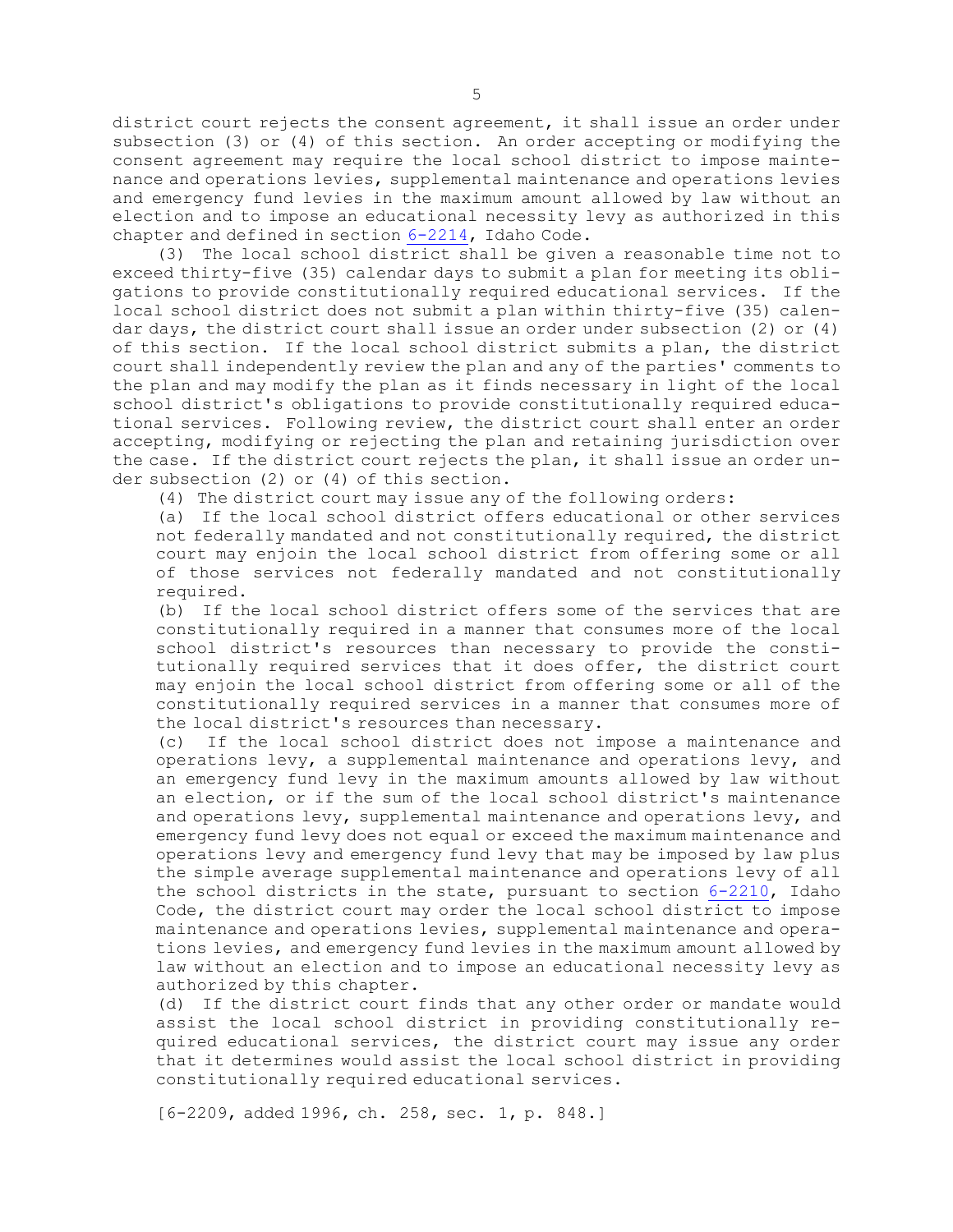6-2210. FURTHER INQUIRY ABOUT TAX LEVIES -- ORDERS. (1) If the district court finds:

(a) That the local school district cannot offer federally mandated services and constitutionally required educational services because it does not have sufficient revenues; or

(b) That if the local school district were to offer the constitutionally required educational services that it does offer in <sup>a</sup> manner that consumes no more of the local school district's resources than necessary, it would still be unable to offer federally mandated services and constitutionally required educational services because it does not have sufficient revenues;

then the district court shall then find the sum of the maintenance and operations levies, supplemental maintenance and operations levies, and emergency fund levies imposed by the local school district and compare the sum to the sum of maintenance and operations levies and emergency fund levies in the maximum amount allowed by law plus the simple average of the supplemental maintenance and operations levies imposed by all school districts in the state.

(2) Orders following further inquiry about tax levies.

(a) If the district court finds:

(i) That the local school district cannot offer federally mandated educational services and constitutionally required educational services because it does not have sufficient revenues;

(ii) That if the local school district were to offer the constitutionally required educational services in <sup>a</sup> manner that consumes no more of the local school district's resources than necessary, it would still be unable to offer federally mandated educational services and constitutionally required educational services because it does not have sufficient revenues; and

(iii) That the sum of the local school district's levies totaled in subsection (1) of this section equals or exceeds the comparison made in subsection (1) of this section;

the district court shall issue an order authorizing the plaintiffs to add the state and/or the legislature as defendants.

(b) If the district court finds:

(i) That the local school district cannot offer federally mandated educational services and constitutionally required educational services because it does not have sufficient revenues;

(ii) That if the local school district were to offer the constitutionally required educational services in <sup>a</sup> manner that consumes no more of the local school district's resources than necessary, it would still be unable to offer federally mandated educational services and constitutionally required educational services because it does not have sufficient revenues; and

(iii) The sum of the local school district's levies totaled in subsection (1) of this section do not equal or exceed the comparison made in subsection (1) of this section;

notwithstanding any other provision of law to the contrary, the district court shall issue an order directing the local school board to impose maintenance and operations levies and emergency fund levies in the maximum amount that may be imposed by law. Furthermore, if the sum of the maximum maintenance and operations levy and emergency fund levy that may be imposed by law plus the supplemental maintenance and operations levy does not exceed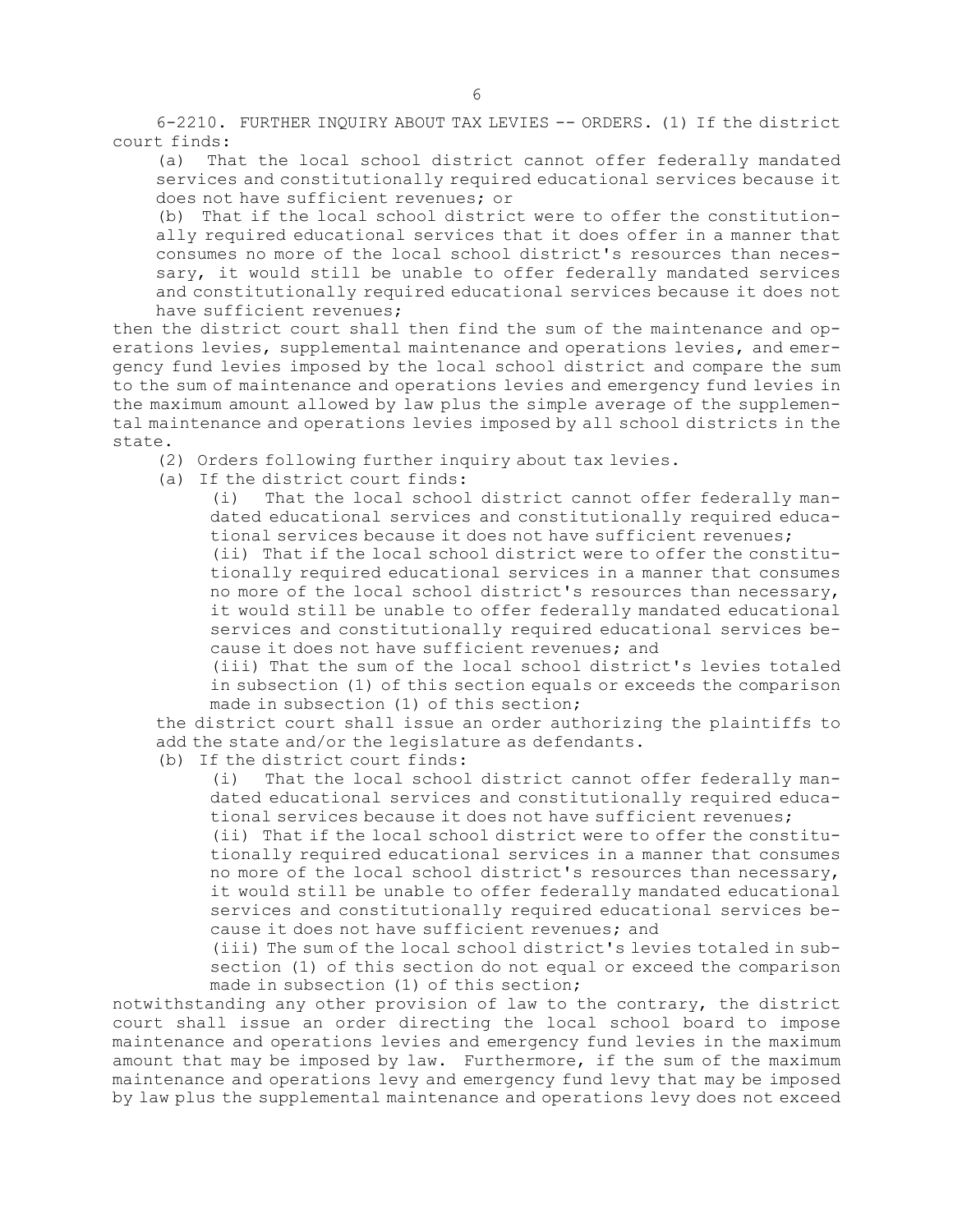the comparison made in subsection (1) of this section, the district court shall order the local school board to adopt an educational necessity levy in an amount so that the sum of the maintenance and operations levy, the supplemental maintenance and operations levy, the emergency fund levy, and the educational necessity levy equals the comparison set forth in subsection (1) of this section. The district court shall issue an order directing that all tax revenues from the additional amounts levied pursuant to this subsection be directed first to meeting the local school district's obligations to provide constitutionally required educational services, but may allow the local school district to reduce any of the levies that it was ordered to raise upon the local school district's proof that it is then providing constitutionally required educational services. The district court shall have continuing jurisdiction to see that the additional tax revenues are spent according to its order.

[6-2210, added 1996, ch. 258, sec. 1, p. 850.]

6-2211. DISTRICT COURT'S CONTINUING JURISDICTION. When the district court has issued an order over which it has continuing jurisdiction under this chapter, the district court may review as necessary, but not less than annually, the question whether the local school district has complied with its obligation to offer constitutionally required educational services. Upon its review, the district court shall take the following actions:

(1) If the district court finds that the local school district has at that time complied with its obligation to provide constitutionally required educational services, it shall issue <sup>a</sup> declaratory judgment to that effect, and it may dissolve any orders previously in place as it finds appropriate.

(2) If the district court finds that the local school district has not yet complied with its obligations to provide constitutionally required educational services, but is making good faith progress toward compliance with its obligations to provide constitutionally required educational services, it shall issue an interlocutory finding to that effect and continue its jurisdiction.

(3) If the district court finds that:

(a) The local school district has not yet complied with its obligations to provide constitutionally required educational services;

(b) The local school district does not offer educational or other services not federally mandated or constitutionally required;

(c) The local school district does not offer constitutionally required educational services in <sup>a</sup> manner that consumes more of the local school district's resources than necessary to provide the constitutionally required educational services that it does offer;

(d) The sum of the local school district's maintenance and operations levy, supplemental maintenance and operations levy, emergency fund levy, and educational necessity levy equals or exceeds the comparison made in section  $6-2210(1)$  $6-2210(1)$ , Idaho Code; and

(e) The local school district does not have the resources to meet its

obligation to provide constitutionally required educational services; the district court shall issue an order authorizing the plaintiffs to add the state and/or the legislature as defendants.

(4) If the district court finds that the local school district has not yet complied with its obligations to provide constitutionally required educational services and is not making good faith efforts toward substantial compliance, it shall continue its jurisdiction and may issue such orders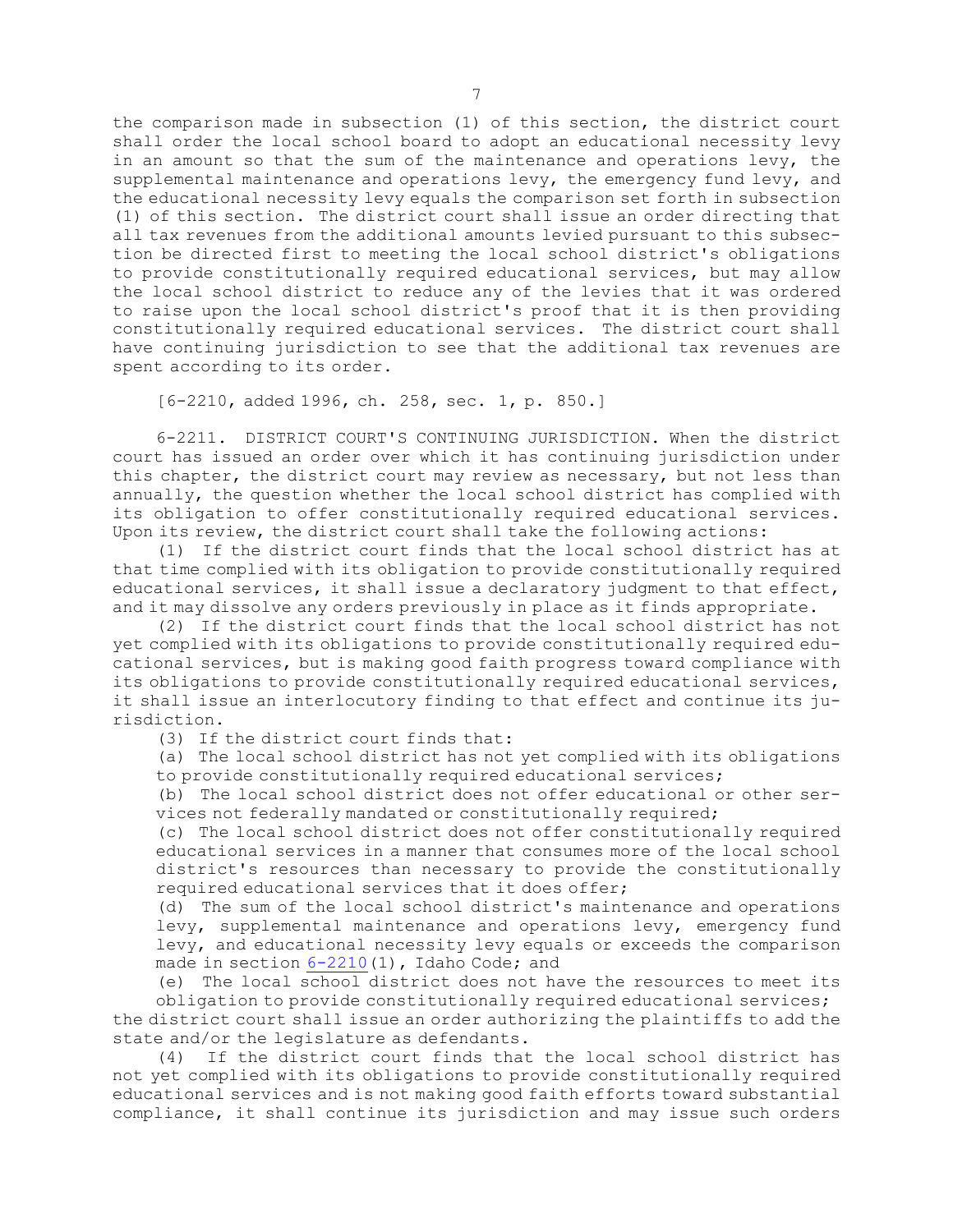as it finds necessary to compel good faith efforts on the local school district's part, including an order for state supervision.

[6-2211, added 1996, ch. 258, sec. 1, p. 852.]

6-2212. STATE SUPERVISION. When authorized by law, the district court, or the state board of education pursuant to section [33-909](https://legislature.idaho.gov/statutesrules/idstat/Title33/T33CH9/SECT33-909), Idaho Code, may issue an order for state supervision of <sup>a</sup> local school district. When an order for state supervision of <sup>a</sup> local school district is entered by the district court, the superintendent of public instruction shall within thirtyfive (35) calendar days appoint, at local school district expense, an officer to be known as <sup>a</sup> district supervisor. When an order for state supervision of <sup>a</sup> local school district is entered by the state board of education, the district supervisor shall be appointed pursuant to section [33-909](https://legislature.idaho.gov/statutesrules/idstat/Title33/T33CH9/SECT33-909), Idaho Code, at local school district expense. The district supervisor shall have authority to approve or disapprove any actions of the board of the local school district, to supervise or dismiss superintendents, assistant superintendents, and any other district administrative personnel, and to take any actions necessary to further the local school district's obligations to provide constitutionally required educational services. In the case of appointment by the superintendent of public instruction, the district supervisor shall serve at the pleasure of the superintendent of public instruction until removed by the superintendent of public instruction or the superintendent of public instruction reports to the district court that the local school district is in substantial compliance with its obligations to provide constitutionally required educational services, or until the district court, upon its own motion or upon motion of any of the parties, orders state supervision to end. In the case of appointment by the state board of education, the district supervisor shall serve pursuant to section [33-909](https://legislature.idaho.gov/statutesrules/idstat/Title33/T33CH9/SECT33-909), Idaho Code.

[6-2212, added 1996, ch. 258, sec. 1, p. 852; am. 2006, ch. 311, sec. 2, p. 958.]

6-2213. SUIT AGAINST STATE. When the district court has authorized the plaintiffs to add the state or the legislature as defendants in <sup>a</sup> suit brought under this chapter, if the legislature is not already party to the suit, the legislature may move to reopen the proceedings to present evidence with regard to the district court's findings that preceded the district court's authorization to sue the state and/or the legislature, or it may stand on the record and findings before the district court. Following any additional evidence that may be offered after the state and/or the legislature is added as <sup>a</sup> defendant, if the district court finds that:

(1) The local school district has not yet complied with its obligations to provide constitutionally required educational services;

(2) The local school district does not offer educational or other services not federally mandated or constitutionally required;

(3) The local school district does not offer the constitutionally required educational services that it does offer in <sup>a</sup> manner that consumes more of the local school district's resources than necessary to provide the constitutionally required educational services that it does offer;

(4) The sum of the local school district's maintenance and operations levy, supplemental maintenance and operations levy, emergency fund levy,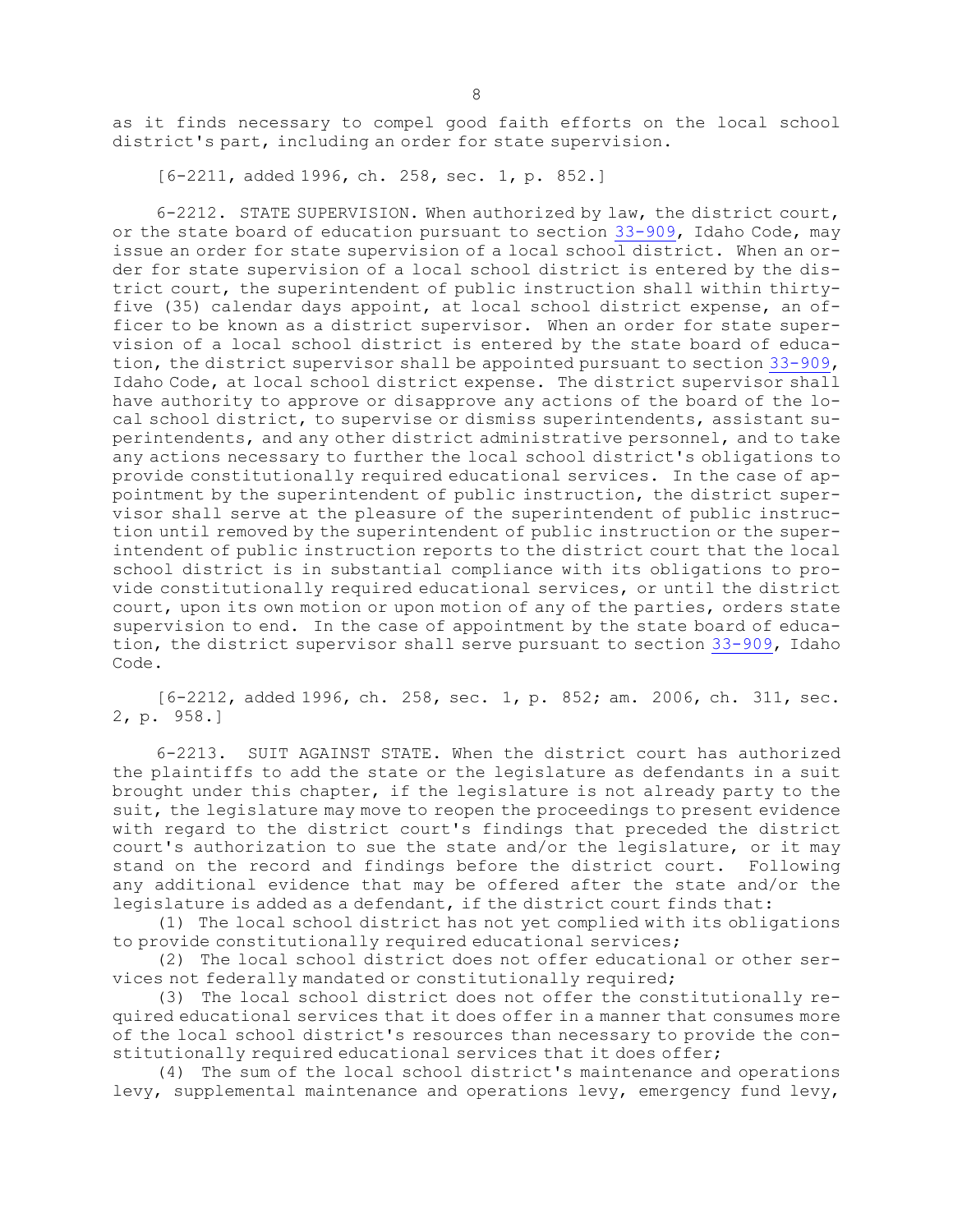and educational necessity levy equal or exceed the comparison made in section  $6-2210(1)$  $6-2210(1)$ , Idaho Code; and

(5) The local school district does not have the resources to meet its obligation to provide constitutionally required educational services; the district court shall enter <sup>a</sup> declaratory judgment finding that the system of public, free common schools established by law is unconstitutional as applied to the patrons of that local school district. If the district court cannot make all of these five (5) findings, it shall dismiss the complaint against the state and/or the legislature, but retain jurisdiction over the other defendants as necessary. The district court shall not issue any other final judgments or orders against the state and/or the legislature except as authorized by this section.

[6-2213, added 1996, ch. 258, sec. 1, p. 853.]

6-2214. EDUCATIONAL NECESSITY LEVY. (1) In general. There is hereby created an educational necessity levy that may be levied by <sup>a</sup> local school district as authorized in this chapter. The educational necessity levy shall expire upon order of the district court having jurisdiction over <sup>a</sup> suit brought under this chapter or five (5) years after it comes into existence, whichever comes first. An educational necessity levy authorized by this chapter may be imposed under the terms of this chapter, notwithstanding the provisions of section [63-802](https://legislature.idaho.gov/statutesrules/idstat/Title63/T63CH8/SECT63-802), Idaho Code.

(2) For safety and health. Notwithstanding any other provisions of this chapter, the district court may impose an educational necessity levy for the purpose of raising revenues to abate unsafe or unhealthy conditions that have been identified by findings of fact or <sup>a</sup> judgment of the district court, by <sup>a</sup> consent agreement that has been accepted (with or without modification) by the district court, or by <sup>a</sup> local school district plan to abate unsafe or unhealthy conditions that has been accepted (with or without modification) by the district court. The district court shall approve an educational necessity levy if it finds that the school district has no alternative source of revenue to use to abate unsafe or unhealthy conditions that have been identified by findings of fact or judgment of the district court, by <sup>a</sup> consent agreement that has been accepted (with or without modification) by the district court or by <sup>a</sup> local school district plan to abate unsafe or unhealthy conditions that has been accepted (with or without modification) by the district court. The limitations of sections [6-2209](https://legislature.idaho.gov/statutesrules/idstat/Title6/T6CH22/SECT6-2209) and [6-2210](https://legislature.idaho.gov/statutesrules/idstat/Title6/T6CH22/SECT6-2210), Idaho Code, regarding the calculation of and the maximum amount of the educational necessity levy do not apply to an educational necessity levy imposed to abate unsafe or unhealthy conditions that have been identified by findings of fact or <sup>a</sup> judgment of the district court, by <sup>a</sup> consent agreement that has been accepted (with or without modification) by the district court, or by <sup>a</sup> local school district plan to abate unsafe or unhealthy conditions that has been accepted (with or without modification) by the district court.

[6-2214, added 1996, ch. 258, sec. 1, p. 853; am. 2003, ch. 339, sec. 2, p. 914.]

6-2215. EFFECT ON PENDING LAWSUITS. (1) Chapter to apply to pending lawsuits. This chapter shall apply to any lawsuit pending on its effective date that has not proceeded to final judgment in the district court on the effective date of this amendment to this section if the lawsuit presents constitutionally based educational claims or counterclaims by any patrons or by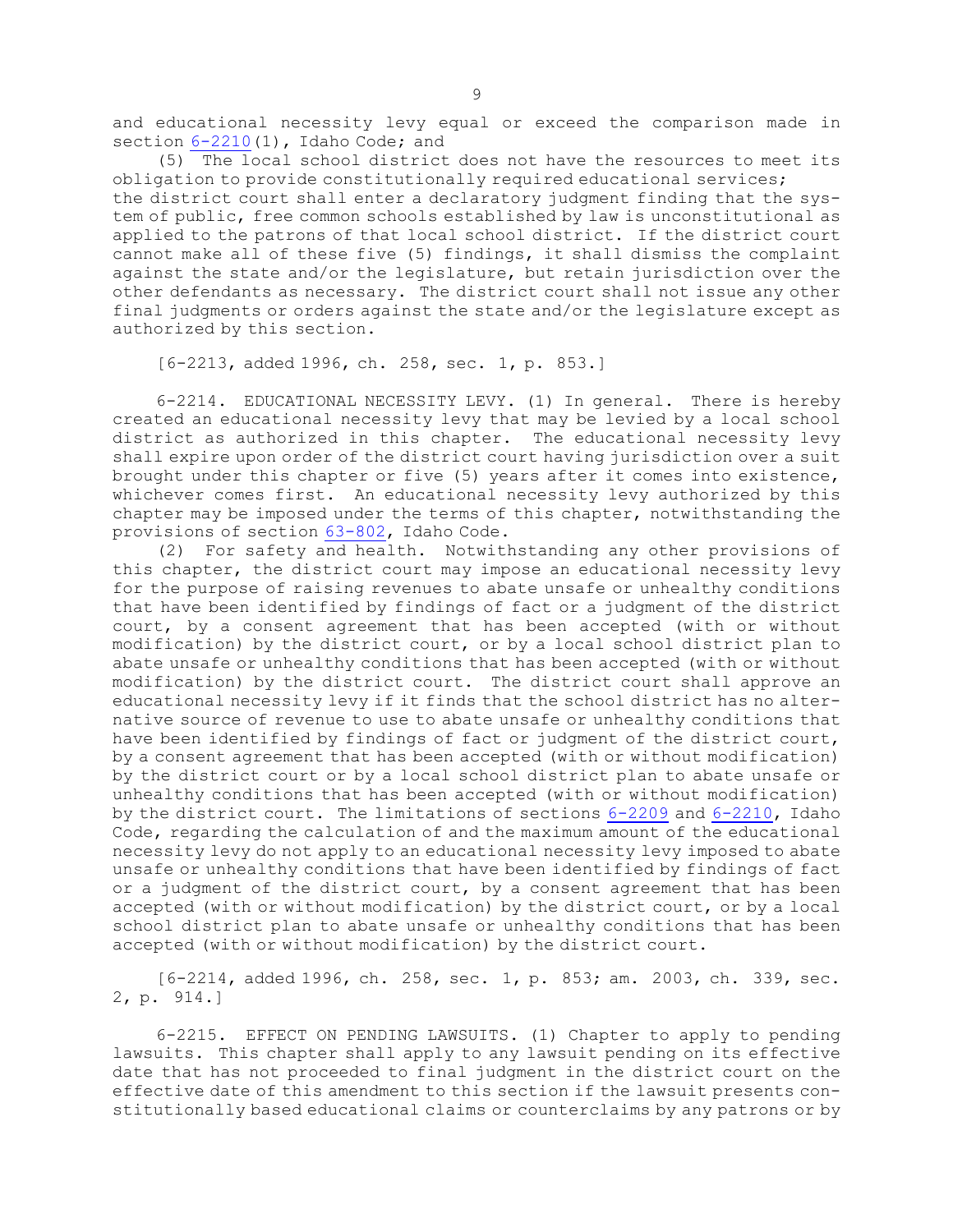the state of Idaho or state officers and shall apply to any lawsuit bringing <sup>a</sup> constitutionally based educational claim filed after its effective date.

(2) Procedure for pending lawsuits. If this chapter applies to <sup>a</sup> lawsuit pending on the effective date of this amendment to this section, all proceedings in the lawsuit shall be suspended for fifty-six (56) days from the effective date of this amendment to this section, except to notify the district court of the passage of this amendment and to allow refiling of complaints consistent with this subsection. Any patrons who are parties to such <sup>a</sup> lawsuit shall have the fifty-six (56) days of the suspension period to file parens patriae complaint(s) consistent with the requirements of this chapter. The legislature and superintendent of public instruction shall have the fifty-six (56) days of the suspension period to file parens patriae complaint(s) consistent with the requirements of this chapter. If <sup>a</sup> patron files <sup>a</sup> parens patriae complaint under this subsection, the legislature and the superintendent of public instruction may intervene as <sup>a</sup> matter of right pursuant to section [6-2206](https://legislature.idaho.gov/statutesrules/idstat/Title6/T6CH22/SECT6-2206), Idaho Code, within the time period prescribed by section [6-2206](https://legislature.idaho.gov/statutesrules/idstat/Title6/T6CH22/SECT6-2206), Idaho Code. If any complaints are filed under this subsection, separate complaints shall be filed for each school district that is <sup>a</sup> defendant, and venue for such <sup>a</sup> suit against <sup>a</sup> school district shall be in the county in which the school district maintains its principal business office. At the expiration of the fifty-six (56) day suspension period described in the first sentence of this subsection, any school districts that are defendants to patron suits or to parens patriae suits under this chapter shall be able to answer as provided by the Idaho rules of civil procedure. All further proceedings in such <sup>a</sup> suit shall be pursuant to this chapter.

(3) Dismissal of entities not parties and transfer of records in pending lawsuit. School districts that were parties to <sup>a</sup> lawsuit that presented constitutionally based educational claims or counterclaims on the effective date of this section and that are not defendants in any complaints filed pursuant to subsection (2) of this section shall no longer be parties and shall be dismissed from any proceedings that were suspended. Any defendant to <sup>a</sup> lawsuit that presented constitutionally based educational claims or counterclaims on the effective date of this section and who is not <sup>a</sup> defendant authorized by this chapter shall be dismissed from any proceeding that was suspended. Any plaintiff, defendant or an intervenor as of right to <sup>a</sup> lawsuit filed under subsection (2) of this section in which there is <sup>a</sup> school district that was <sup>a</sup> party to <sup>a</sup> lawsuit that presented constitutionally based educational claims or counterclaims and which lawsuit was suspended under subsection (2) of this section may designate the portions of the records of the suspended lawsuit that pertain to the school district. Upon written request of the plaintiff, the defendant, or an intervenor as of right or the court in <sup>a</sup> lawsuit filed under subsection (2) of this section, those parts of the record designated by the plaintiff, defendant or an intervenor as of right or the court shall be copied by the clerk of the district court of the suspended lawsuit and forwarded to the clerk of the district court presiding over the complaint filed under subsection (2) of this section and shall be included in the record of that case.

[6-2215, added 1996, ch. 258, sec. 1, p. 854; am. 2003, ch. 339, sec. 3, p. 915.]

6-2216. SEVERABILITY. The provisions of this act are hereby declared to be severable and if any provision of this act or the application of such provision to any person or circumstance is declared invalid for any reason,